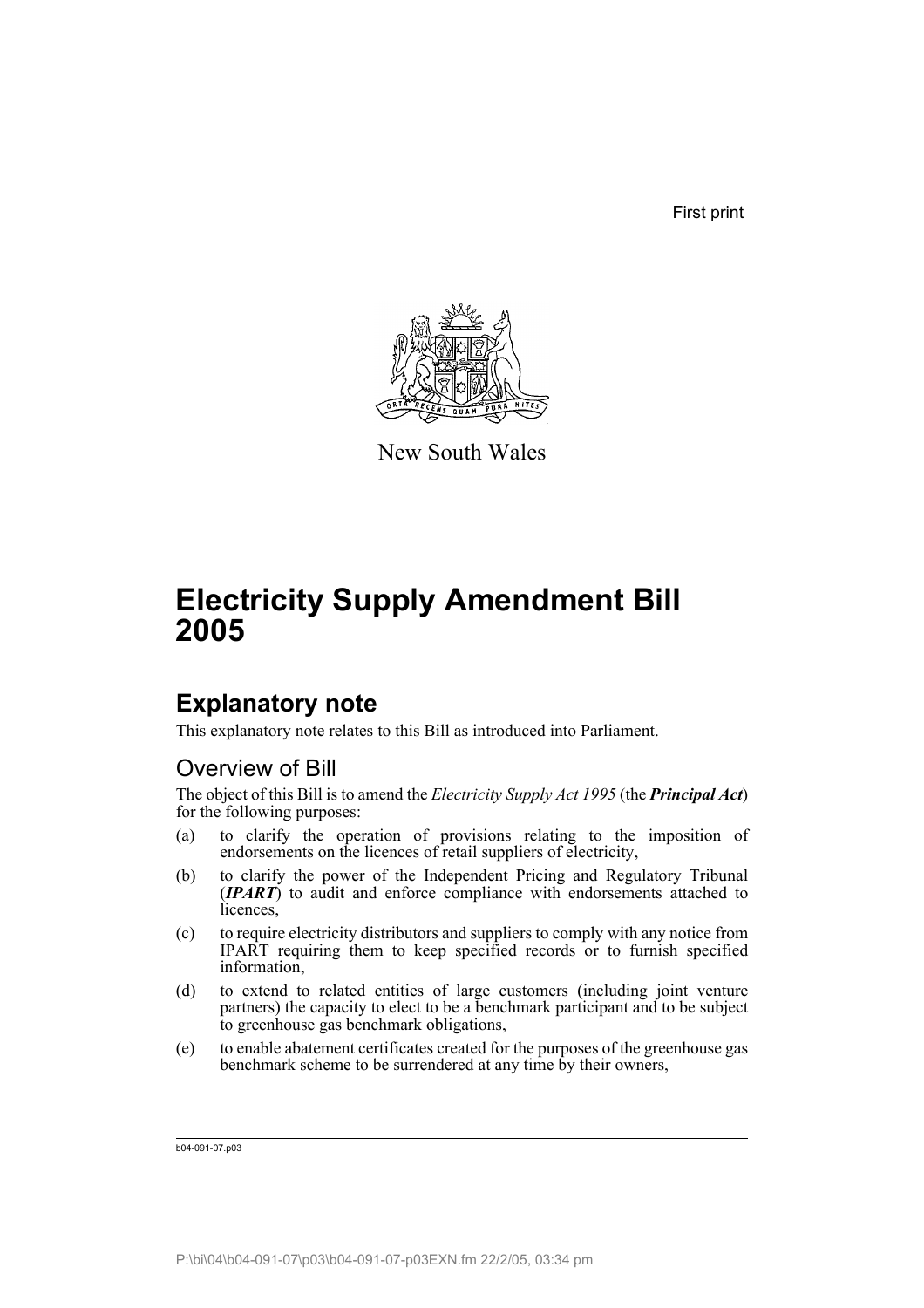Explanatory note

- (f) to enable the Minister to require information to be provided by the National Electricity Market Management Company Limited (*NEMMCO*) in connection with possible retailer of last resort arrangements and for other purposes,
- (g) to establish a regulation-making power for electricity prepayment meters for small retail customers,
- (h) to clarify the boundary of the electricity distribution system,
- (i) to make other minor and consequential amendments.

The Bill also makes a consequential amendment to the *Independent Pricing and Regulatory Tribunal Act 1992*.

## Outline of provisions

**Clause 1** sets out the name (also called the short title) of the proposed Act.

**Clause 2** provides for the commencement of the proposed Act on a day or days to be appointed by proclamation.

**Clause 3** is a formal provision that gives effect to the amendments to the *Electricity Supply Act 1995* set out in Schedule 1.

**Clause 4** is a formal provision that gives effect to the amendment to the *Independent Pricing and Regulatory Tribunal Act 1992* set out in Schedule 2.

### **Schedule 1 Amendment of Electricity Supply Act 1995**

#### **Endorsements on retail supplier licences**

Section 33A of the Principal Act provides for endorsements to be attached to the licence of a retail supplier of electricity. The section specifies the endorsement category of standard retail supplier and enables other categories of endorsement to be determined by the Minister.

**Schedule 1 [1]** amends section 33A of the Principal Act to make it clear that endorsements attached to retail suppliers' licences are to be attached by the Minister.

**Schedule 1 [2]** amends section 33A of the Principal Act to make it clear that endorsements may be attached to a licence when the licence is granted or at any later time and may be removed at any time. Conditions of an endorsement imposed by the Minister may be varied or revoked by the Minister at any time.

#### **Audit and enforcement of endorsements attached to licences**

Section 77 of the Principal Act sets out the regulatory functions of IPART under the Principal Act and the matters that IPART is required to make recommendations to the Minister about. Section 87 of the Principal Act requires IPART to monitor, and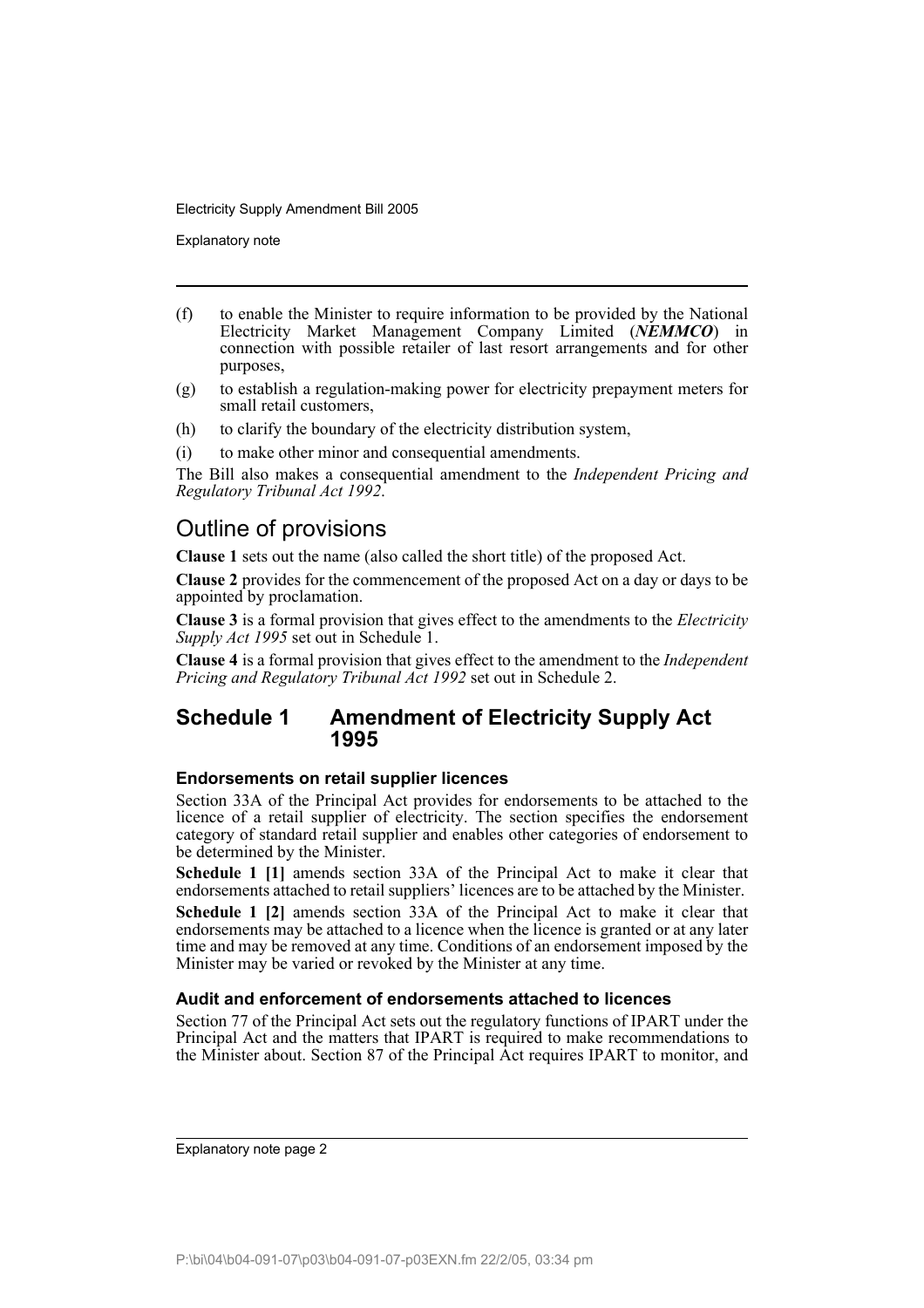Explanatory note

report to the Minister on, the extent to which distribution network service providers and retail suppliers comply, or fail to comply, with the conditions imposed on the licences held by them.

**Schedule 1 [3], [4] and [5]** amend section 77 of the Principal Act to make it clear that IPART has the function of making recommendations to the Minister with respect to the imposition, variation or cancellation of endorsements attached to a licence, the action to be taken, and the sanctions to be applied, in respect of a contravention of an endorsement attached to a licence and any remedial action that may be warranted as a result of a contravention of an endorsement attached to a licence.

**Schedule 1 [6] and [7]** amend section 87 of the Principal Act to ensure that IPART's licence auditing functions under that section extend to the endorsements attached to licences.

**Schedule 1 [8]** amends section 87B of the Principal Act to allow IPART to direct a licence holder to keep specified records, including any documents specified by IPART, and to furnish specified information for the purposes of section 87 of the Principal Act.

**Schedule 1 [9], [19] and [20]** make consequential amendments.

#### **Benchmark participants**

The Principal Act provides for certain customers of electricity to be able to elect to participate in the greenhouse gas benchmark scheme established under the Act. One category of customers who may do so is large customers who use the specified amount of electricity at one or more sites and who are within the circumstances specified in the regulations.

**Schedule 1 [10]** extends the definition of *large customer* contained in section 97AB of the Principal Act for these purposes to groups of customers who are related entities who together use the required amount of electricity and to related entities of such customers (whether or not themselves customers).

**Schedule 1 [11]** defines a *related entity* of a customer as meaning a person (whether or not a customer) that is a related body corporate, is a beneficiary of a trust for which the customer is or was a trustee, is a trustee of a trust under which a related entity of the customer is a beneficiary or is a joint venture partner of the customer.

**Schedule 1 [12]** enables regulations to be made under section 97BB of the Principal Act to provide for the circumstances when a related entity of a customer is entitled to make an election to be a large customer benchmark participant subject to a greenhouse gas benchmark and when a person is taken to be engaging in a joint venture with a customer or a related entity of a customer. Regulations may also be made for the purpose of applying part of the principles for determining greenhouse gas benchmarks to related entities of large customers and large customers who do not purchase electricity, or the requisite quantity of electricity, in their own right.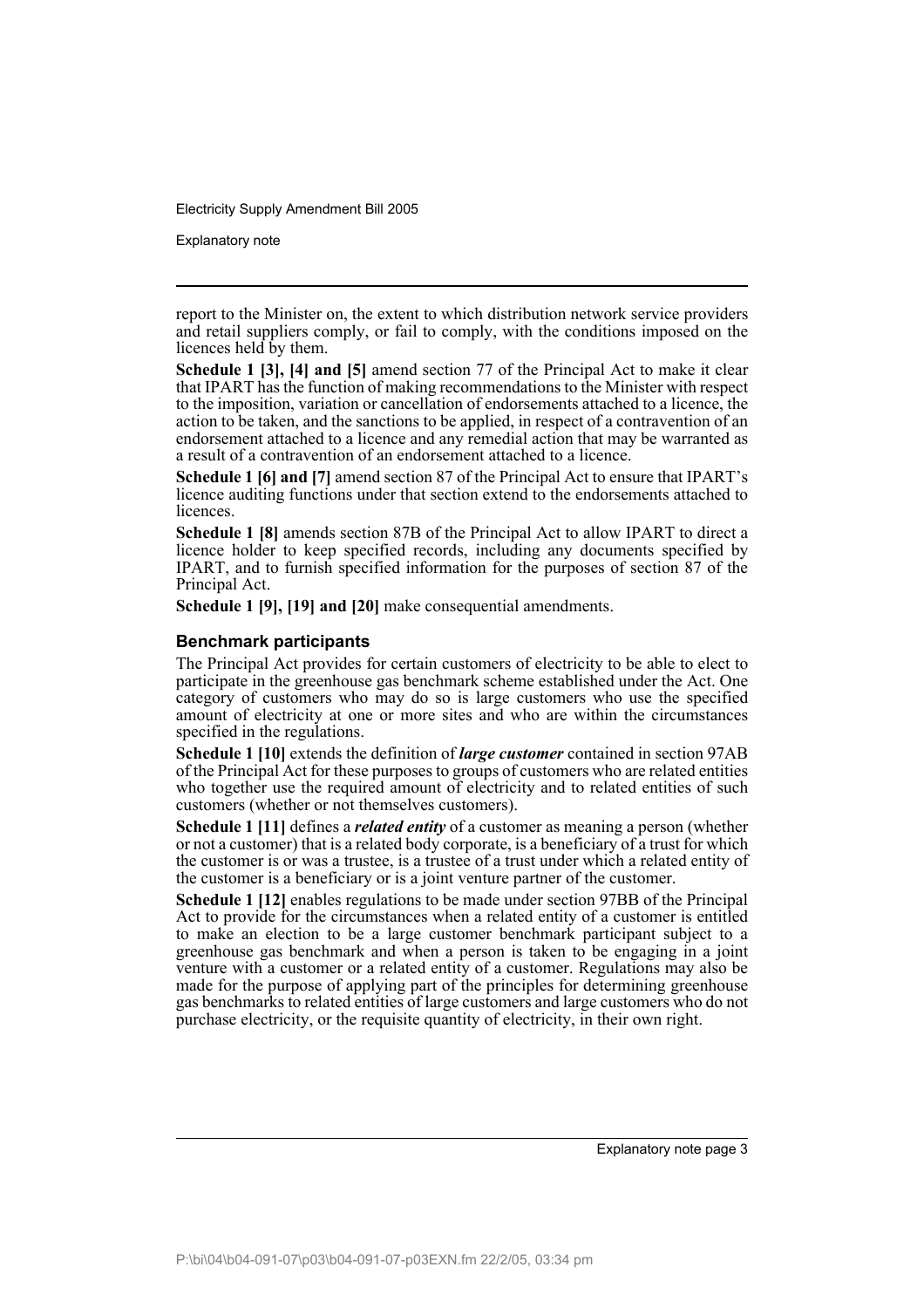Explanatory note

#### **Surrender of abatement certificates**

The Principal Act provides for the creation and use of abatement certificates for the purpose of enabling greenhouse gas benchmark participants to meet their obligations to abate greenhouse gas emissions in each year. Currently, the Act only provides for those certificates to be surrendered by participants seeking to comply with those obligations.

**Schedule 1 [15]** amends section 97EE of the Principal Act to enable a person registered as the owner of an abatement certificate to surrender that certificate at any time by notice in writing to the Scheme Administrator and provides for cancellation of that certificate on acceptance of the surrender by the Scheme Administrator. **Schedule 1 [13] and [14]** make consequential amendments.

#### **Provision of information to Minister**

Currently, NEMMCO may not provide information obtained in its role under the National Electricity Code without express authority to do so. The Code permits information to be provided if it is authorised under another law.

**Schedule 1 [16]** inserts proposed section 105A into the Principal Act. The proposed section enables the Minister, by notice in writing, to require NEMMCO to provide the information specified in the notice. The Minister will be able to require information about action being taken, or proposed, against retail suppliers or other entities and other information required in connection with possible retailer of last resort arrangements. **Schedule 1 [22]** makes a consequential amendment.

#### **Regulation-making power for prepayment meters**

**Schedule 1 [18]** amends section 106 of the Principal Act to enable regulations permitting electricity prepayment meters for small retail customers and making requirements in relation to any such prepayment meters.

#### **Boundaries of distribution systems**

The distribution system is that part of the electricity supply system for which a distribution network service provider has responsibility. Currently it is defined as the power lines, equipment and structures that convey and control the conveyance of electricity to the premises of wholesale and retail customers. Some doubt has arisen as to whether the distribution system must end at the land or building to which the electricity is supplied.

**Schedule 1 [21]** inserts a new definition of *distribution system* for the purposes of the Principal Act. The definition provides for the distribution system to end at the point of supply for the premises concerned and makes it clear that the point of supply may or may not be situated on the building or land comprising the premises being supplied.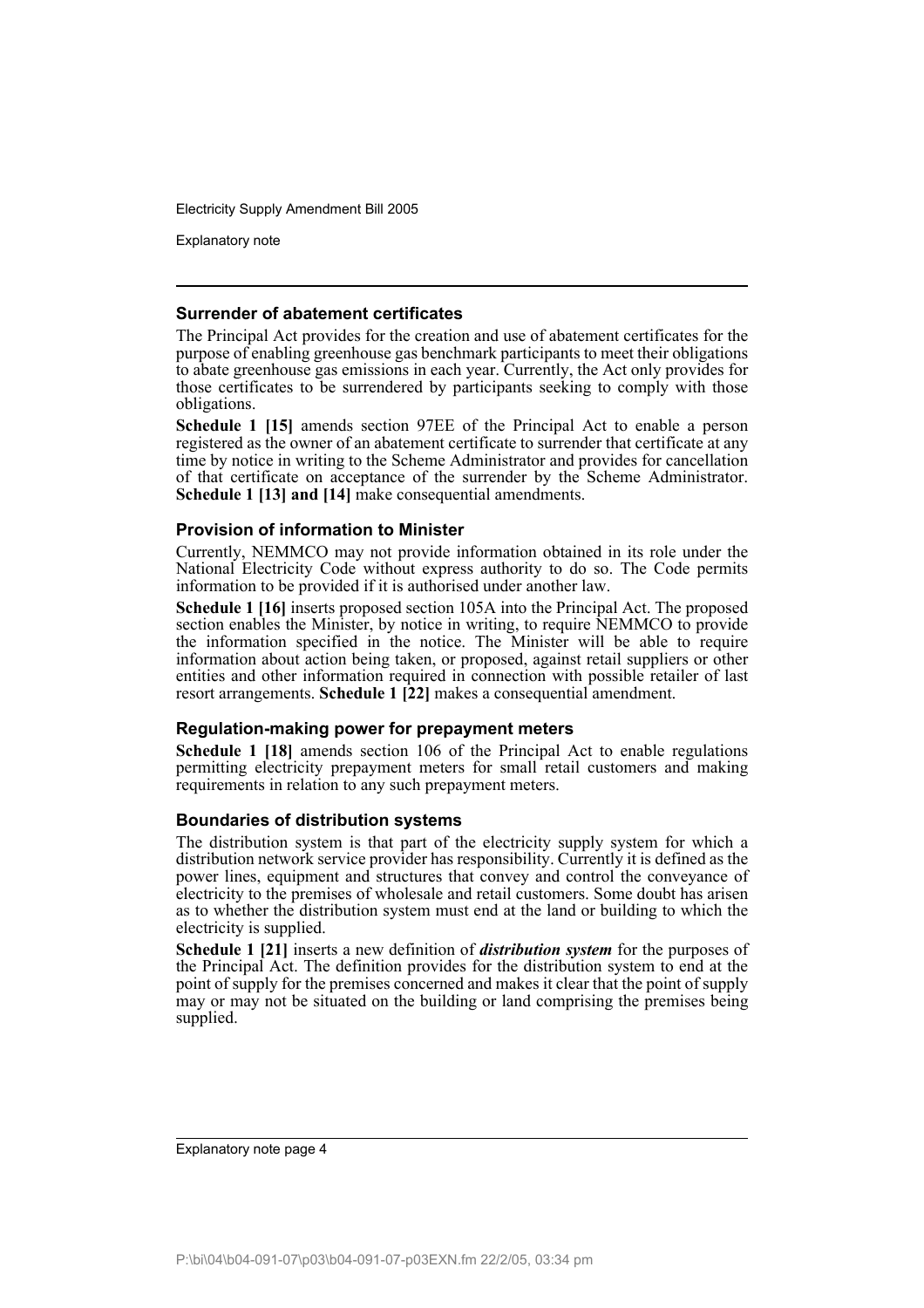Explanatory note

**Schedule 1 [22]** inserts a definition of *point of supply* for the purposes of the Principal Act. The point of supply for particular premises is to be determined in accordance with the regulations. **Schedule 1 [17]** enables regulations to be made under section 106 of the Principal Act with respect to requirements for the marking or labelling of the point of supply in relation to the premises of wholesale or retail customers.

## **Schedule 2 Amendment of Independent Pricing and Regulatory Tribunal Act 1992**

**Schedule 2** makes an amendment to the *Independent Pricing and Regulatory Tribunal Act 1992* consequential on the amendments to the Principal Act relating to the audit and enforcement of endorsements attached to licences.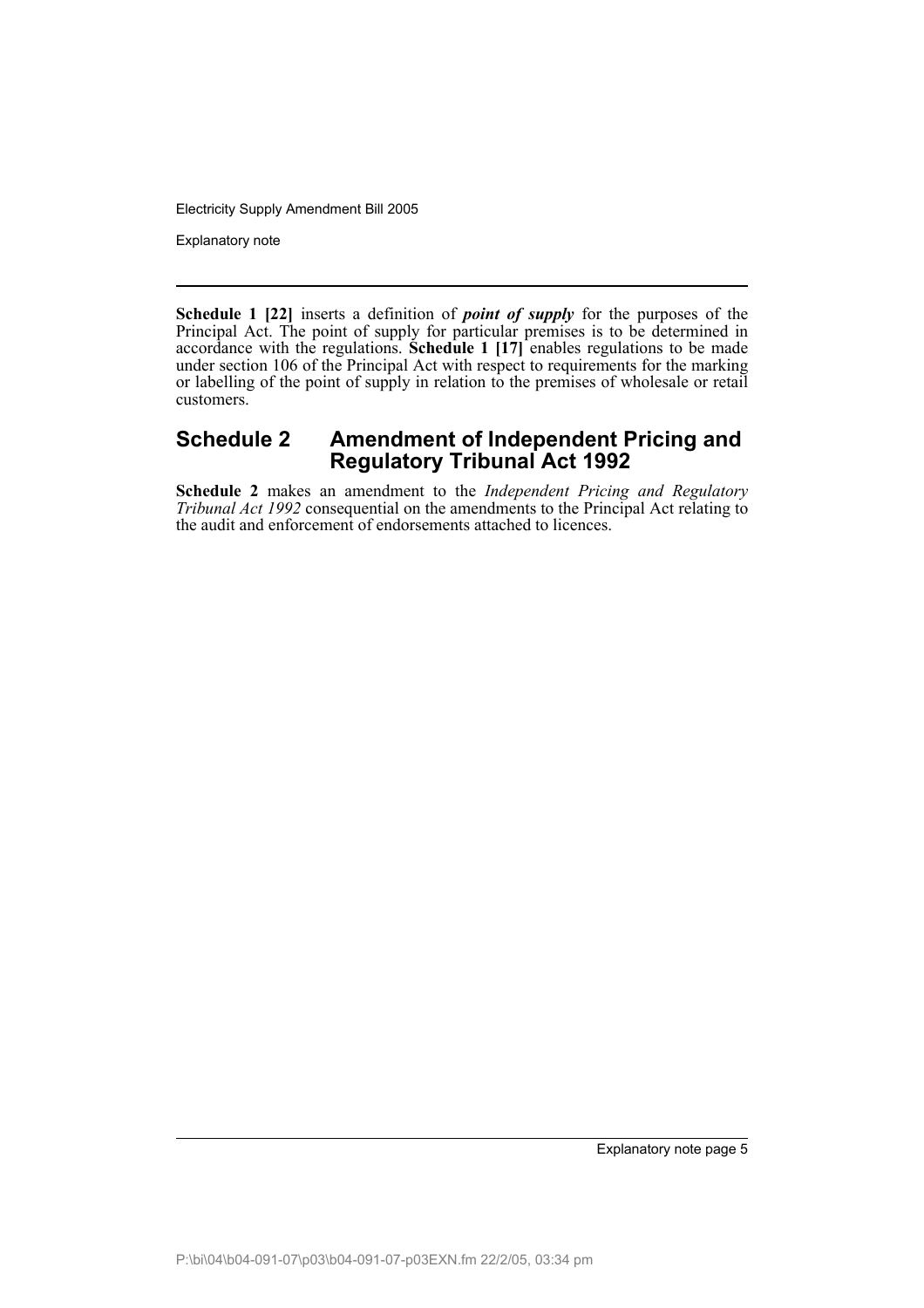Explanatory note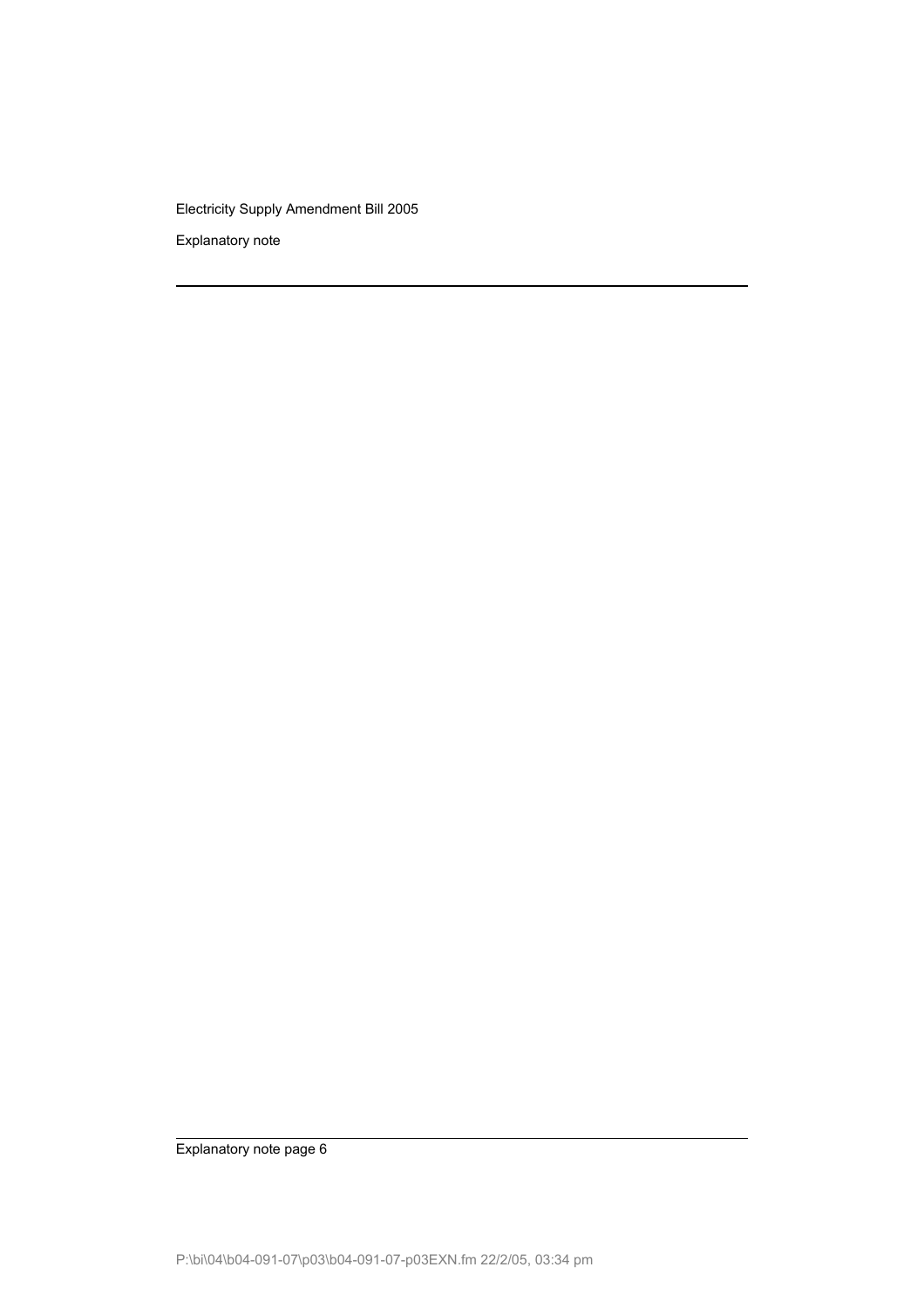First print



New South Wales

# **Electricity Supply Amendment Bill 2005**

## **Contents**

|            |                                                 | Page           |
|------------|-------------------------------------------------|----------------|
| 1          | Name of Act                                     | $\overline{2}$ |
|            | Commencement                                    | 2              |
| 3          | Amendment of Electricity Supply Act 1995 No 94  | 2              |
| 4          | Amendment of Independent Pricing and Regulatory |                |
|            | Tribunal Act 1992 No 39                         | 2              |
| Schedule 1 | Amendment of Electricity Supply Act 1995        | 3              |
| Schedule 2 | Amendment of Independent Pricing and Regulatory |                |
|            | Tribunal Act 1992                               | 8              |
|            |                                                 |                |

b04-091-07.p03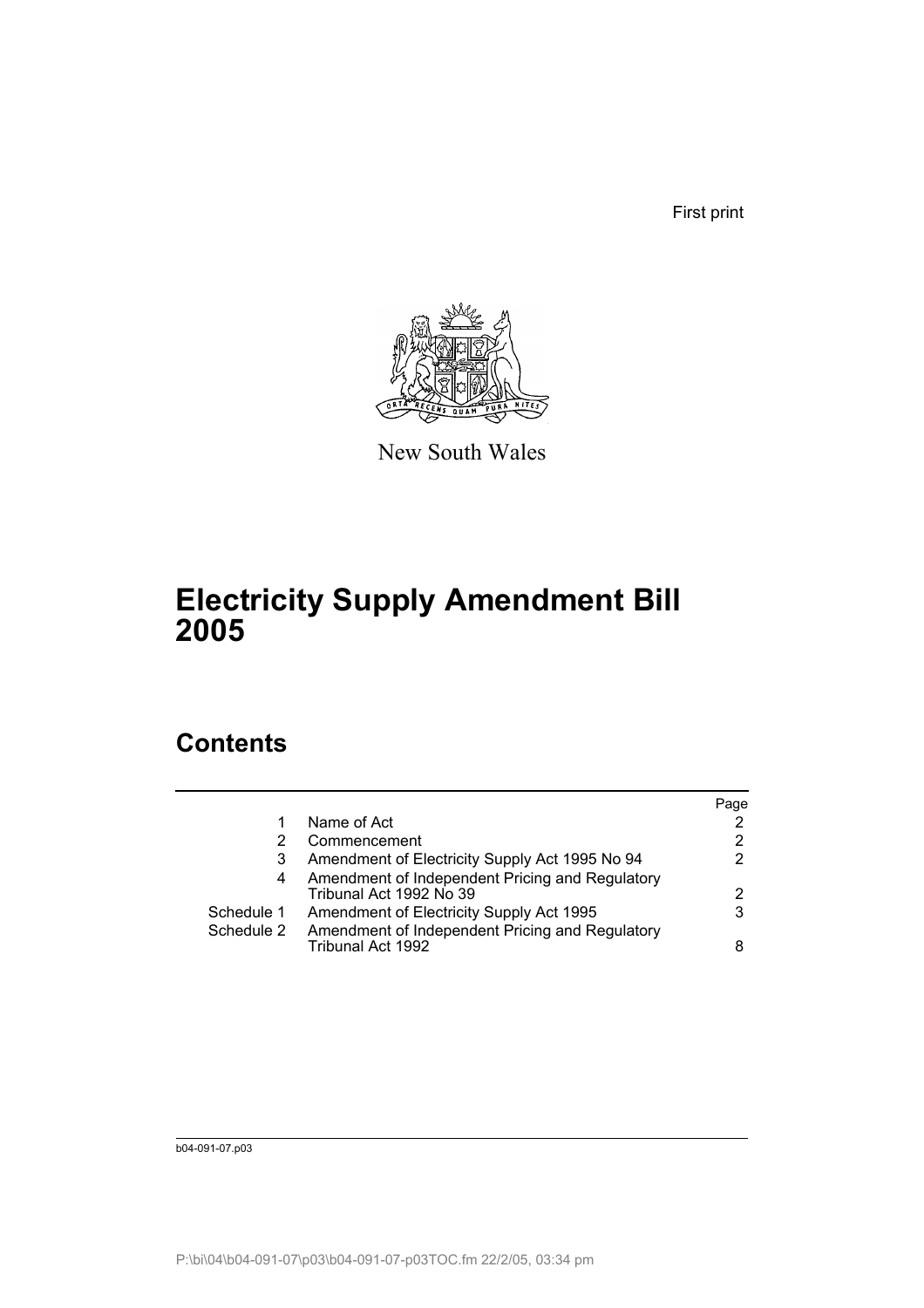**Contents** 

Page

Contents page 2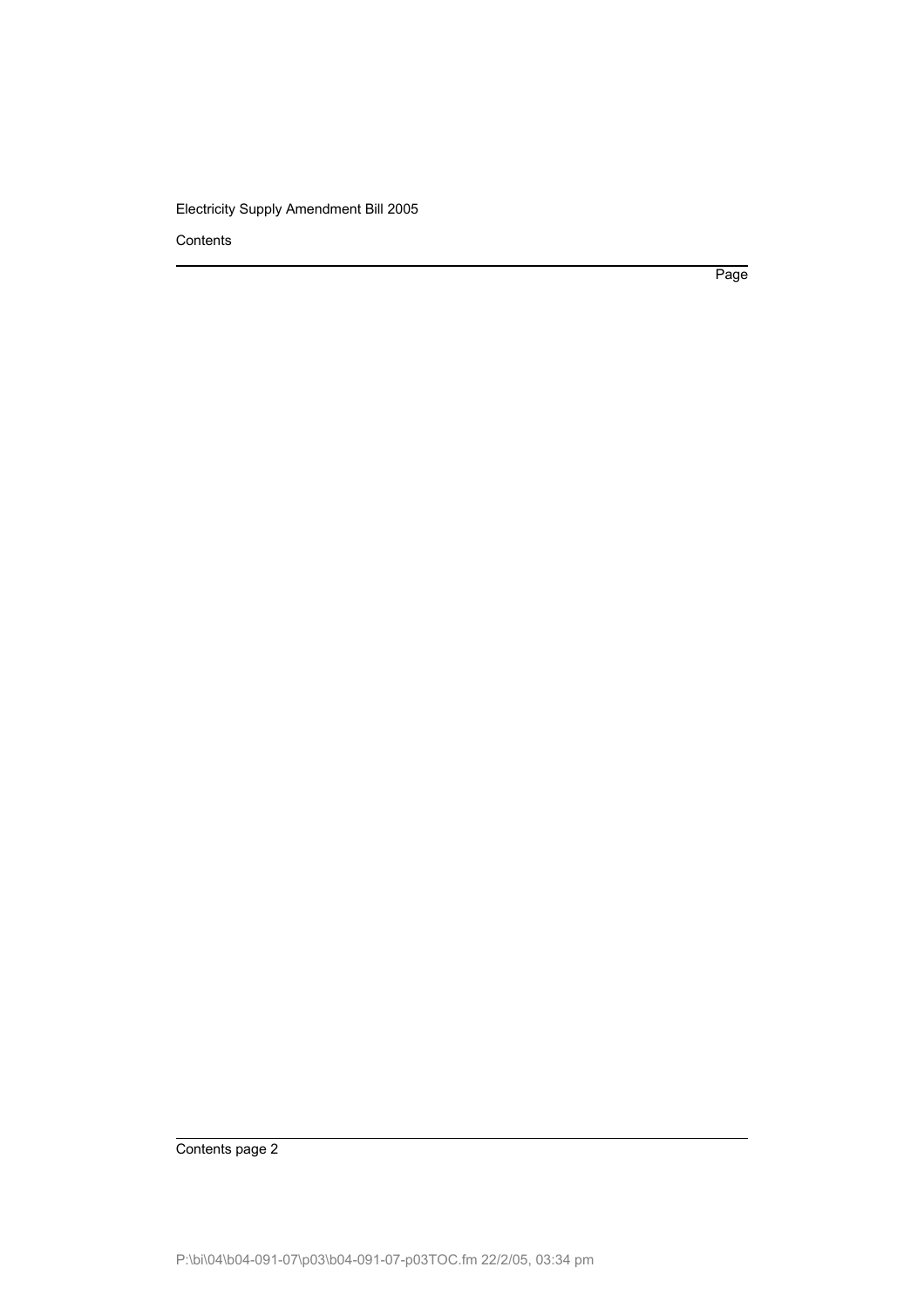

New South Wales

# **Electricity Supply Amendment Bill 2005**

No , 2005

### **A Bill for**

An Act to amend the *Electricity Supply Act 1995* with respect to endorsements on licences, greenhouse gas benchmark participants, abatement certificates and distribution systems; and for other purposes.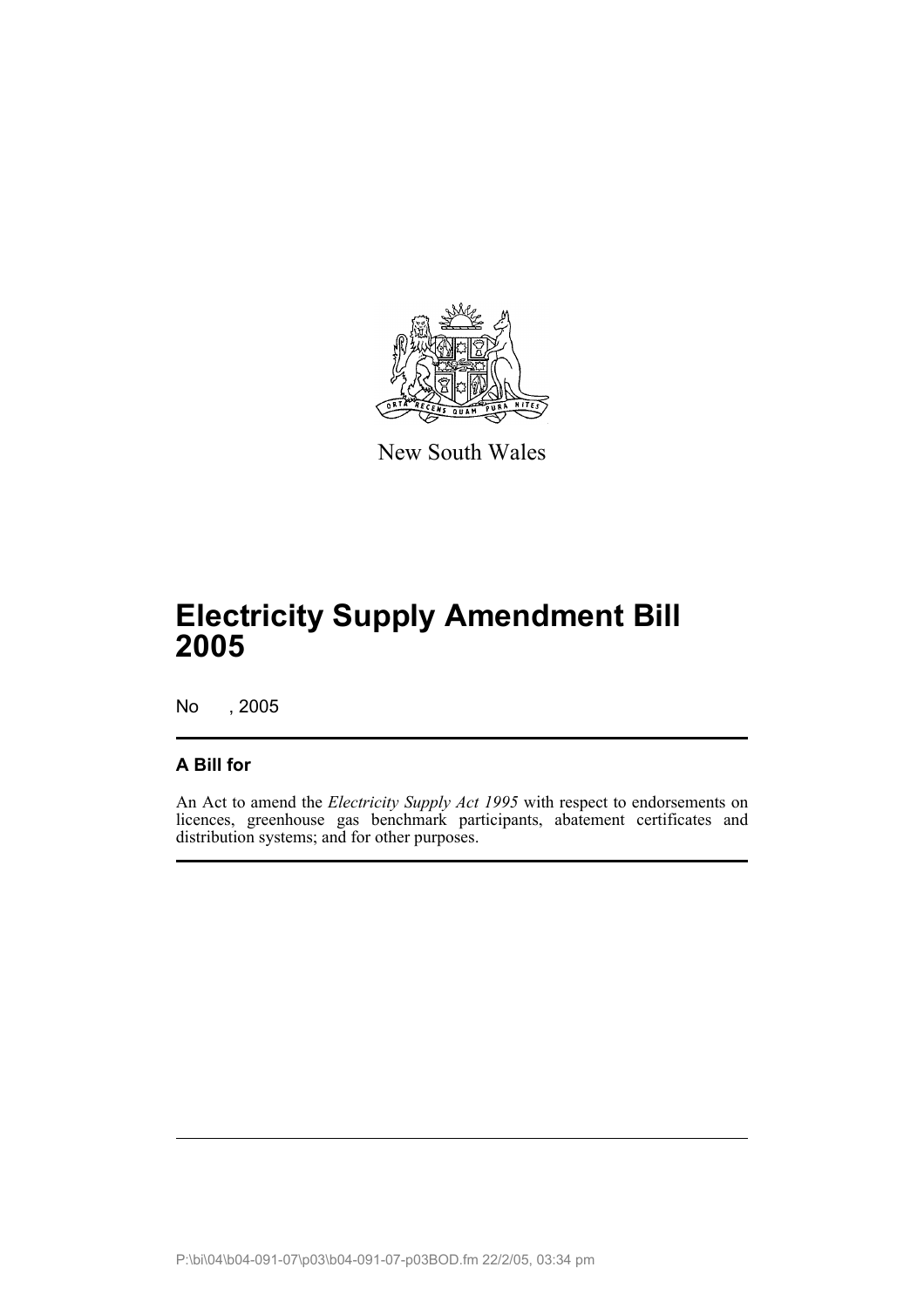|              | The Legislature of New South Wales enacts:                                                       |                |
|--------------|--------------------------------------------------------------------------------------------------|----------------|
| 1            | <b>Name of Act</b>                                                                               | $\overline{2}$ |
|              | This Act is the <i>Electricity Supply Amendment Act 2005</i> .                                   | 3              |
| $\mathbf{2}$ | Commencement                                                                                     | 4              |
|              | This Act commences on a day or days to be appointed by proclamation.                             | 5              |
| 3            | Amendment of Electricity Supply Act 1995 No 94                                                   | 6              |
|              | The <i>Electricity Supply Act 1995</i> is amended as set out in Schedule 1.                      | 7              |
| 4            | <b>Amendment of Independent Pricing and Regulatory Tribunal Act 1992</b><br><b>No 39</b>         | 8<br>9         |
|              | The Independent Pricing and Regulatory Tribunal Act 1992 is amended<br>as set out in Schedule 2. | 10<br>11       |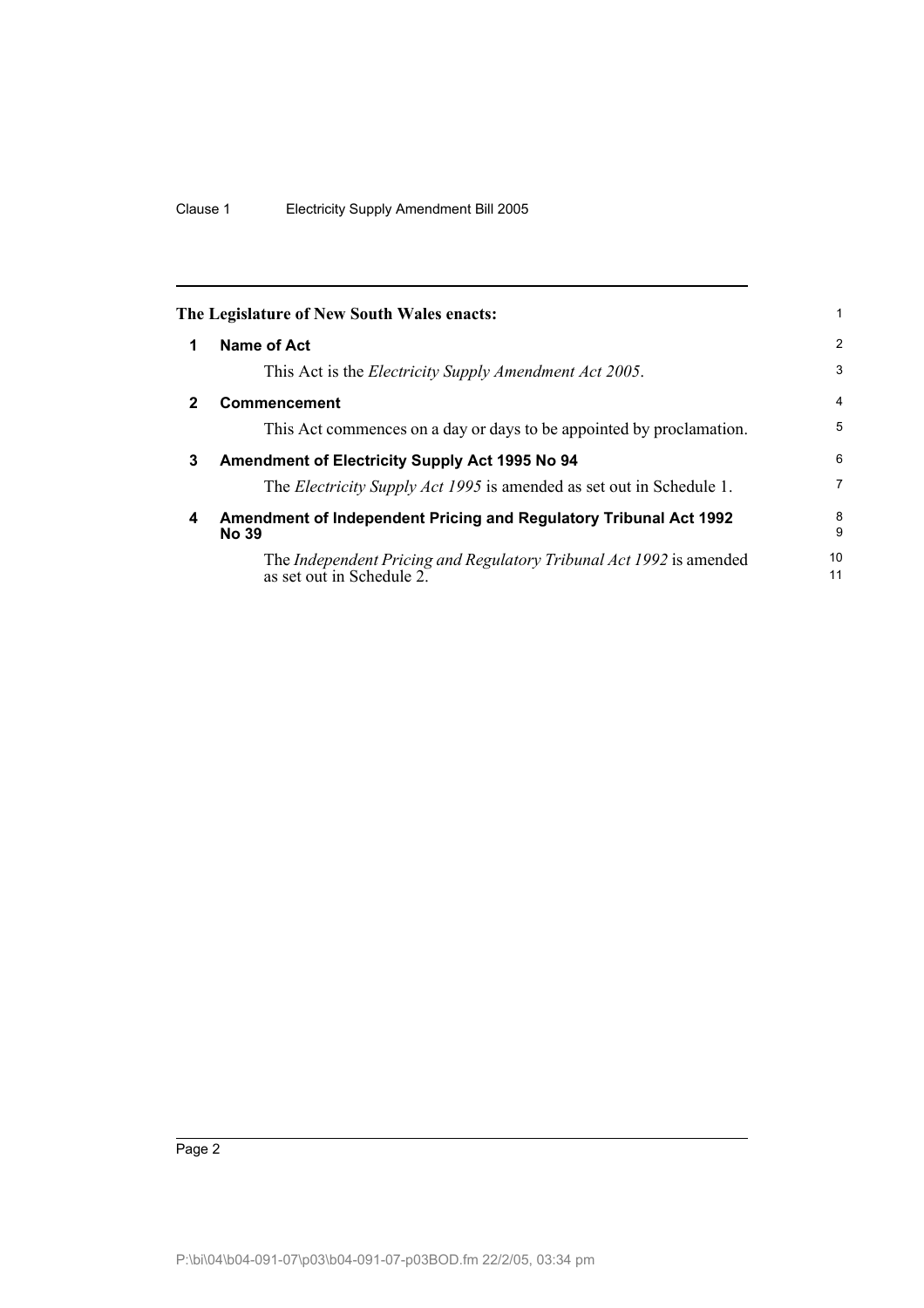Amendment of Electricity Supply Act 1995 Schedule 1

|       | <b>Schedule 1</b>                                                                                 | <b>Amendment of Electricity Supply Act</b><br>1995                                                                                                                                     | $\mathbf{1}$<br>$\overline{c}$ |  |  |  |
|-------|---------------------------------------------------------------------------------------------------|----------------------------------------------------------------------------------------------------------------------------------------------------------------------------------------|--------------------------------|--|--|--|
|       |                                                                                                   | (Section 3)                                                                                                                                                                            | 3                              |  |  |  |
| [1]   |                                                                                                   | Section 33A Endorsements on retail suppliers' licences                                                                                                                                 | $\overline{4}$                 |  |  |  |
|       |                                                                                                   | Insert "by the Minister" after "attached" in section 33A (1).                                                                                                                          | 5                              |  |  |  |
| [2]   |                                                                                                   | Section 33A (5) and (6)                                                                                                                                                                | 6                              |  |  |  |
|       |                                                                                                   | Insert after section $33A(4)$ :                                                                                                                                                        | $\overline{7}$                 |  |  |  |
|       | (5)                                                                                               | An endorsement may be attached to a retail supplier's licence<br>when the licence is granted or at any later time and may be<br>removed at any time by the Minister.                   | 8<br>9<br>10                   |  |  |  |
|       | (6)                                                                                               | Conditions of an endorsement that are imposed by the Minister<br>may be varied or revoked by the Minister at any time.                                                                 | 11<br>12                       |  |  |  |
| [3]   |                                                                                                   | <b>Section 77 Regulatory functions of Tribunal</b>                                                                                                                                     | 13                             |  |  |  |
|       | $(2)$ (b).                                                                                        | Insert "or an endorsement attached to a licence" after "licence" in section 77                                                                                                         | 14<br>15                       |  |  |  |
| [4]   | Section 77 (2) (c)                                                                                |                                                                                                                                                                                        | 16                             |  |  |  |
|       |                                                                                                   | Insert "or an endorsement attached to a licence" after "licence".                                                                                                                      | 17                             |  |  |  |
| [5]   | Section 77 (2) (d)                                                                                |                                                                                                                                                                                        |                                |  |  |  |
|       |                                                                                                   | Insert "or an endorsement attached to a licence" after "licence".                                                                                                                      | 19                             |  |  |  |
| [6]   | Section 87 Licence auditing functions of Tribunal                                                 |                                                                                                                                                                                        |                                |  |  |  |
|       |                                                                                                   | Insert "and the endorsements attached to licences held by them" after "licences<br>held by them" in section $87(1)$ .                                                                  | 21<br>22                       |  |  |  |
| $[7]$ | <b>Section 87 (2)</b>                                                                             |                                                                                                                                                                                        | 23                             |  |  |  |
|       | Insert "and the endorsements attached to licences held by them" after "licences<br>held by them". |                                                                                                                                                                                        |                                |  |  |  |
| [8]   | Section 87B Provision and maintenance of information, documents and<br>evidence                   |                                                                                                                                                                                        |                                |  |  |  |
|       |                                                                                                   | Insert after section $87B(2)$ :                                                                                                                                                        | 28                             |  |  |  |
|       | (3)                                                                                               | For the purposes of monitoring and reporting under section 87,<br>the Chairperson of the Tribunal may, by notice in writing served<br>on the holder of a licence, require that person: | 29<br>30<br>31                 |  |  |  |

Page 3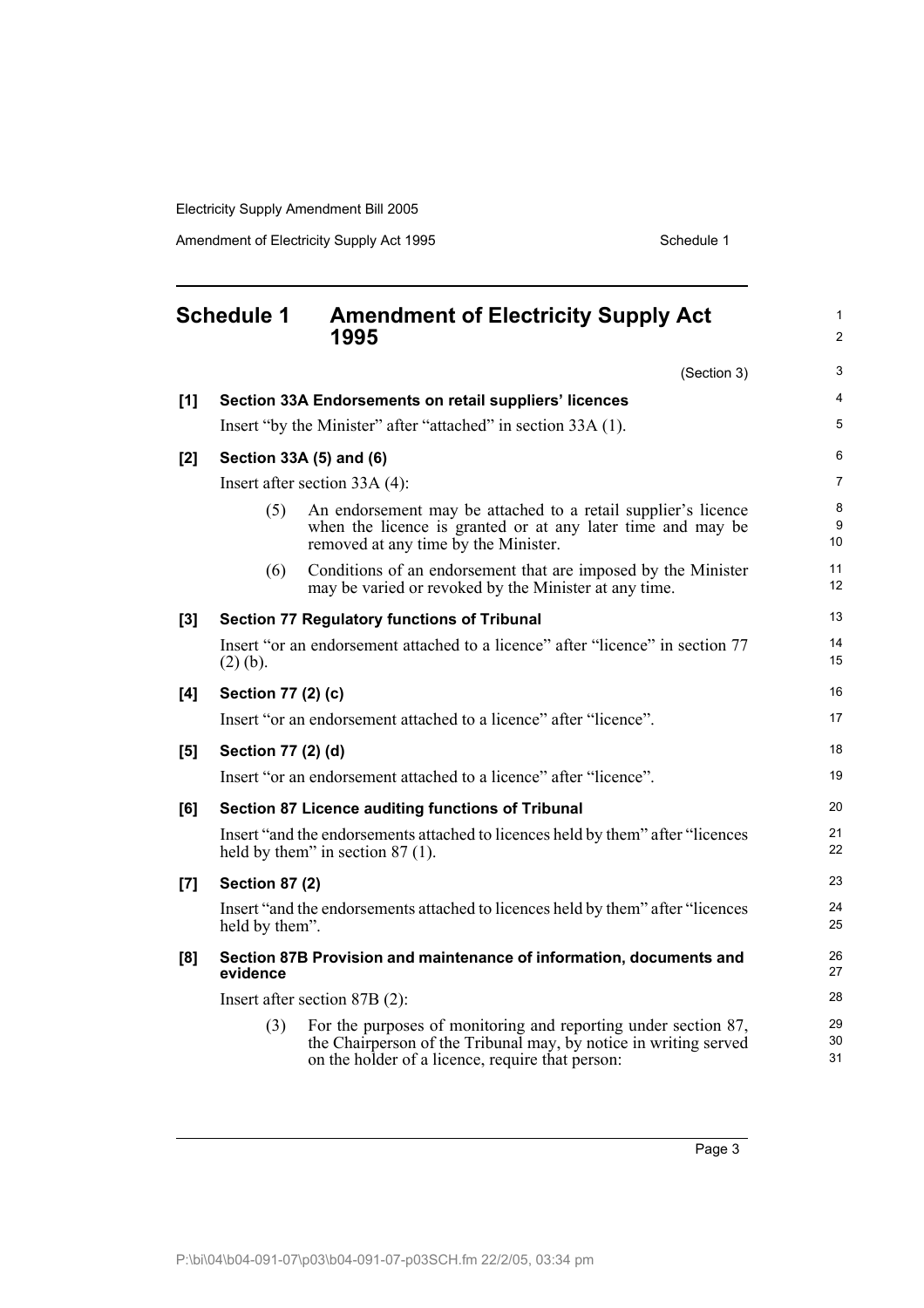|        |                                                                                                                               | (a)                                                                                       | to keep specified records including any documents<br>specified in the notice, and                                                                                                                |  |  |  |  |
|--------|-------------------------------------------------------------------------------------------------------------------------------|-------------------------------------------------------------------------------------------|--------------------------------------------------------------------------------------------------------------------------------------------------------------------------------------------------|--|--|--|--|
|        |                                                                                                                               | (b)                                                                                       | to furnish specified information to the Tribunal.                                                                                                                                                |  |  |  |  |
|        | (4)                                                                                                                           |                                                                                           | Nothing in subsection $(3)$ limits the powers of the Tribunal under<br>subsection $(1)$ .                                                                                                        |  |  |  |  |
| [9]    | <b>Section 88 Annual reports</b>                                                                                              |                                                                                           |                                                                                                                                                                                                  |  |  |  |  |
|        |                                                                                                                               |                                                                                           | Insert "and the endorsements attached to licences held by them" after "licences<br>held by them" in section $88(1)$ .                                                                            |  |  |  |  |
| $[10]$ | <b>Section 97AB Definitions</b>                                                                                               |                                                                                           |                                                                                                                                                                                                  |  |  |  |  |
|        |                                                                                                                               |                                                                                           | Omit the definition of <i>large customer</i> . Insert instead:                                                                                                                                   |  |  |  |  |
|        |                                                                                                                               |                                                                                           | large customer means:                                                                                                                                                                            |  |  |  |  |
|        |                                                                                                                               | (a)                                                                                       | a customer (other than a retail supplier) that on its own<br>account, or together with one or more other such customers<br>(who are related entities), uses:                                     |  |  |  |  |
|        |                                                                                                                               |                                                                                           | 100 gigawatt hours or more of electricity at a single<br>(i)<br>site in this State in any year, or                                                                                               |  |  |  |  |
|        |                                                                                                                               |                                                                                           | 100 gigawatt hours or more of electricity at more<br>(ii)<br>than one site in this State in any year, at least one of<br>which uses 50 gigawatt hours or more of electricity<br>in that year, or |  |  |  |  |
|        |                                                                                                                               | (b)                                                                                       | a related entity of a customer referred to in paragraph (a),<br>whether or not the entity is a customer.                                                                                         |  |  |  |  |
| $[11]$ | entity"                                                                                                                       |                                                                                           | Section 97AB, definitions of "related body corporate" and "related                                                                                                                               |  |  |  |  |
|        | Insert in alphabetical order:                                                                                                 |                                                                                           |                                                                                                                                                                                                  |  |  |  |  |
|        | <i>related body corporate</i> of a person has the same meaning as it has<br>in the Corporations Act 2001 of the Commonwealth. |                                                                                           |                                                                                                                                                                                                  |  |  |  |  |
|        |                                                                                                                               | <i>related entity</i> of a customer means a person (whether or not a<br>customer) who is: |                                                                                                                                                                                                  |  |  |  |  |
|        |                                                                                                                               | (a)                                                                                       | a related body corporate of the customer, or                                                                                                                                                     |  |  |  |  |
|        |                                                                                                                               | (b)                                                                                       | a beneficiary of a trust of which the customer is or has at<br>any time been a trustee, or                                                                                                       |  |  |  |  |
|        |                                                                                                                               | (c)                                                                                       | a trustee of a trust under which a person is a beneficiary, if<br>the person is a related entity of the customer because of<br>any other application or applications of this definition, or      |  |  |  |  |
|        |                                                                                                                               | (d)                                                                                       | engaged in a joint venture with the customer or a related<br>entity of a customer.                                                                                                               |  |  |  |  |
|        |                                                                                                                               |                                                                                           |                                                                                                                                                                                                  |  |  |  |  |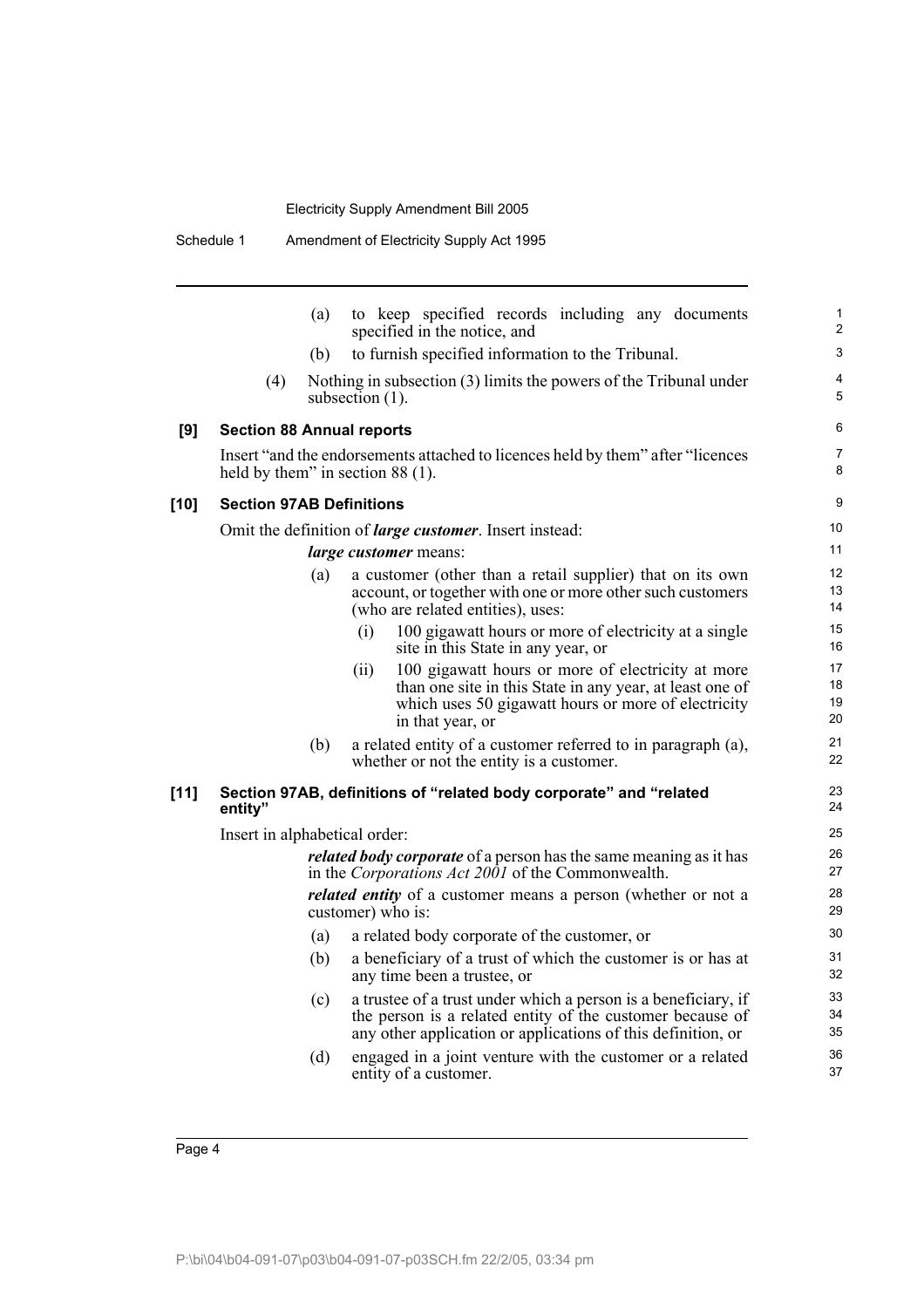Amendment of Electricity Supply Act 1995 Schedule 1

| $[12]$ | <b>Section 97BB Benchmark participants</b>                                                                                                                  |                                             |     |                                                                                                                                                                                 |                     |  |  |
|--------|-------------------------------------------------------------------------------------------------------------------------------------------------------------|---------------------------------------------|-----|---------------------------------------------------------------------------------------------------------------------------------------------------------------------------------|---------------------|--|--|
|        | Insert after section $97BB(2)(d)$ :                                                                                                                         |                                             |     |                                                                                                                                                                                 |                     |  |  |
|        |                                                                                                                                                             |                                             | (e) | the circumstances when a related entity of a customer is                                                                                                                        | 3                   |  |  |
|        |                                                                                                                                                             |                                             |     | entitled to make an election to be subject to a greenhouse<br>gas benchmark as a large customer,                                                                                | 4<br>5              |  |  |
|        |                                                                                                                                                             |                                             | (f) | the circumstances when a person is taken to be engaged in                                                                                                                       | 6                   |  |  |
|        |                                                                                                                                                             |                                             |     | a joint venture with a customer or a related entity of a<br>customer,                                                                                                           | $\overline{7}$<br>8 |  |  |
|        |                                                                                                                                                             |                                             | (g) | the electricity purchases to be taken into account for the                                                                                                                      | 9<br>10             |  |  |
|        |                                                                                                                                                             |                                             |     | purpose of applying section 97BD $(2)$ (a) to a benchmark<br>participant that is a large customer and is not the purchaser                                                      | 11                  |  |  |
|        |                                                                                                                                                             |                                             |     | of the whole or part of the electricity that qualifies it (either                                                                                                               | 12                  |  |  |
|        |                                                                                                                                                             |                                             |     | in its own right or as a related entity of a customer) as a<br>large customer.                                                                                                  | 13<br>14            |  |  |
| $[13]$ | Section 97BD Principles for determining compliance with greenhouse                                                                                          |                                             |     |                                                                                                                                                                                 |                     |  |  |
|        |                                                                                                                                                             | gas benchmarks                              |     |                                                                                                                                                                                 | 16                  |  |  |
|        |                                                                                                                                                             |                                             |     | Insert "for the purposes of compliance with the participant's greenhouse gas                                                                                                    | 17<br>18            |  |  |
|        | benchmark" after "for that year" where secondly occurring in section 97BD<br>(3).                                                                           |                                             |     |                                                                                                                                                                                 |                     |  |  |
|        |                                                                                                                                                             |                                             |     |                                                                                                                                                                                 | 19                  |  |  |
| $[14]$ | Section 97CC Restrictions on surrender of abatement certificates for<br>benchmark purposes                                                                  |                                             |     |                                                                                                                                                                                 | 20<br>21            |  |  |
|        | Insert "for the purposes of compliance with the participant's greenhouse gas<br>benchmark" after "participant" where firstly occurring in section 97CC (1). |                                             |     |                                                                                                                                                                                 |                     |  |  |
| $[15]$ |                                                                                                                                                             |                                             |     | <b>Section 97EE Duration of certificate</b>                                                                                                                                     | 24                  |  |  |
|        |                                                                                                                                                             |                                             |     | Insert after section 97EE $(2)$ (b):                                                                                                                                            | 25                  |  |  |
|        |                                                                                                                                                             |                                             | (c) | if the person registered as the owner of the abatement<br>certificate, by notice in writing, surrenders the certificate<br>Scheme Administrator, and the<br>Scheme<br>the<br>to | 26<br>27<br>28      |  |  |
|        |                                                                                                                                                             |                                             |     | Administrator accepts the surrender of the certificate.                                                                                                                         | 29                  |  |  |
| $[16]$ |                                                                                                                                                             | <b>Section 105A</b>                         |     |                                                                                                                                                                                 | 30                  |  |  |
|        |                                                                                                                                                             | Insert after section 105:                   |     |                                                                                                                                                                                 | 31                  |  |  |
| 105A   |                                                                                                                                                             | <b>Provision of information to Minister</b> |     |                                                                                                                                                                                 | 32                  |  |  |
|        |                                                                                                                                                             | (1)                                         |     | The Minister may, by notice in writing, require NEMMCO to<br>provide to the Minister the information specified in the notice.                                                   | 33<br>34            |  |  |
|        |                                                                                                                                                             | (2)                                         |     | The Minister may only require information to be provided if<br>satisfied that it is required for the following purposes:                                                        | 35<br>36            |  |  |

Page 5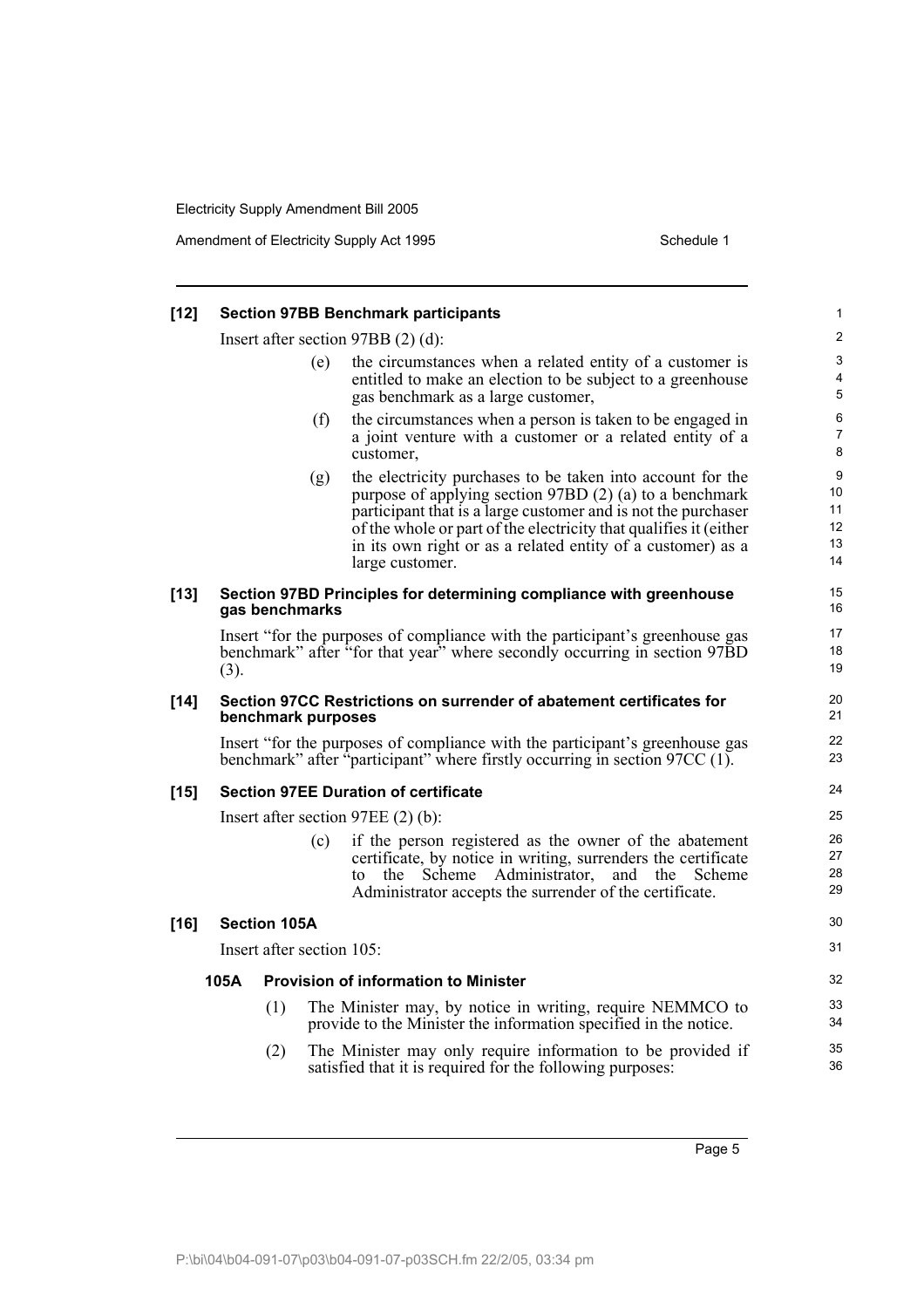|      |                                | (a)  | notification of circumstances that may result in retailer of<br>last resort arrangements being required to be made,                  | $\mathbf{1}$<br>$\overline{2}$ |
|------|--------------------------------|------|--------------------------------------------------------------------------------------------------------------------------------------|--------------------------------|
|      |                                | (b)  | determination of whether to implement any such<br>arrangements,                                                                      | 3<br>4                         |
|      |                                | (c)  | the exercise by the Minister of functions under this Act or<br>the regulations.                                                      | 5<br>$\,6\,$                   |
|      | (3)                            |      | NEMMCO must provide information if requested to do so by the<br>Minister in accordance with this section.                            | $\overline{7}$<br>8            |
|      | (4)                            |      | The Minister must consult with NEMMCO before disclosing<br>information obtained under this section.                                  | 9<br>10                        |
| [17] | <b>Section 106 Regulations</b> |      |                                                                                                                                      | 11                             |
|      |                                |      | Insert after section $106(1)(e)$ :                                                                                                   | 12                             |
|      |                                | (e1) | requirements for the marking or labelling of the point of<br>supply in relation to the premises of wholesale or retail<br>customers, | 13<br>14<br>15                 |
|      |                                |      |                                                                                                                                      | 16                             |
| [18] | Section 106 (1) (j)            |      | Insert at the end of section $106(1)(i)$ :                                                                                           | 17                             |
|      |                                | (j)  | permitting electricity prepayment meters for small retail                                                                            | 18                             |
|      |                                |      | customers and requirements relating to<br>any<br>such<br>prepayment meters.                                                          | 19<br>20                       |
| [19] | <b>Schedule 2 Licences</b>     |      |                                                                                                                                      | 21                             |
|      |                                |      | Insert at the end of clause $8(3)(b)$ :                                                                                              | 22                             |
|      |                                |      | , or                                                                                                                                 | 23                             |
|      |                                | (c)  | an endorsement attached to the licence.                                                                                              | 24                             |
| [20] | Schedule 2, clause 8A (5)      |      |                                                                                                                                      | 25                             |
|      |                                |      | Insert ", or an endorsement attached to," after "the conditions of".                                                                 | 26                             |
| [21] |                                |      | Dictionary, definition of "distribution system"                                                                                      | 27                             |
|      |                                |      | Omit the definition. Insert instead:                                                                                                 | 28                             |
|      |                                |      | distribution system means the electricity power lines and                                                                            | 29                             |
|      |                                |      | associated equipment and electricity structures that are used to<br>convey and control the conveyance of electricity:                | 30<br>31                       |
|      |                                | (a)  | to the premises of wholesale and retail customers, up to the                                                                         | 32                             |
|      |                                |      | point of supply in relation to the premises (which may or                                                                            | 33                             |
|      |                                |      | may not be situated on the building or land comprising the<br>premises), or                                                          | 34<br>35                       |
|      |                                |      |                                                                                                                                      |                                |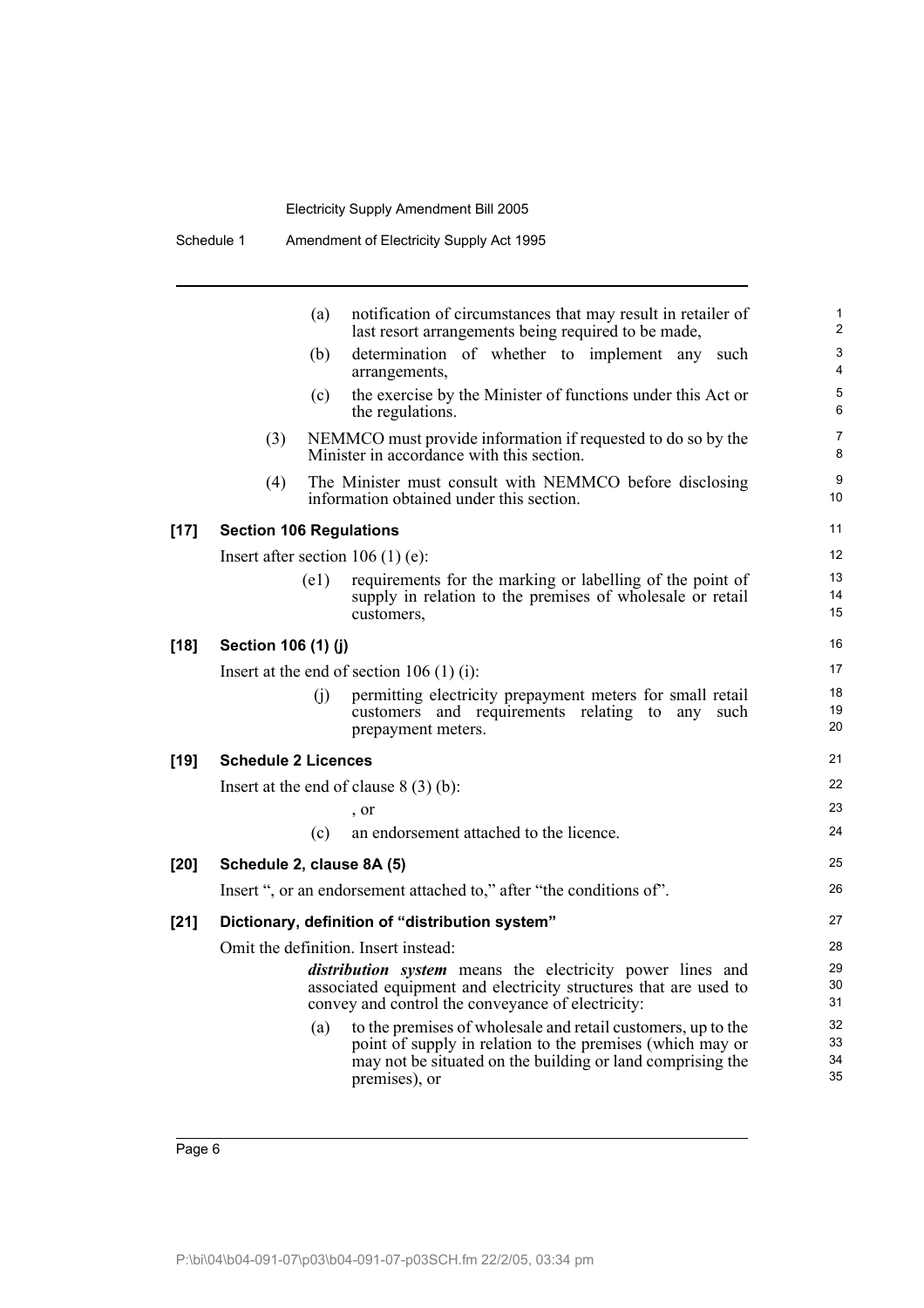Amendment of Electricity Supply Act 1995 Schedule 1

|      | to, from and along the rail network electricity system,<br>(b)                                                      |                |  |  |  |  |  |
|------|---------------------------------------------------------------------------------------------------------------------|----------------|--|--|--|--|--|
|      | but does not include a transmission system or any lines,<br>equipment and structures prescribed by the regulations. | 2<br>3         |  |  |  |  |  |
| [22] | <b>Dictionary</b>                                                                                                   | $\overline{4}$ |  |  |  |  |  |
|      | Insert in alphabetical order:                                                                                       |                |  |  |  |  |  |
|      | <b>NEMMCO</b> has the same meaning as it has in Part 8A.                                                            |                |  |  |  |  |  |
|      | <i>point of supply</i> , in relation to the premises of a wholesale or retail                                       | 7              |  |  |  |  |  |
|      | customer or a class of wholesale or retail customers, means the                                                     | 8              |  |  |  |  |  |
|      | point of supply to an electrical installation supplying electricity                                                 | 9              |  |  |  |  |  |
|      | to the premises, as determined in accordance with the regulations.                                                  | 10             |  |  |  |  |  |